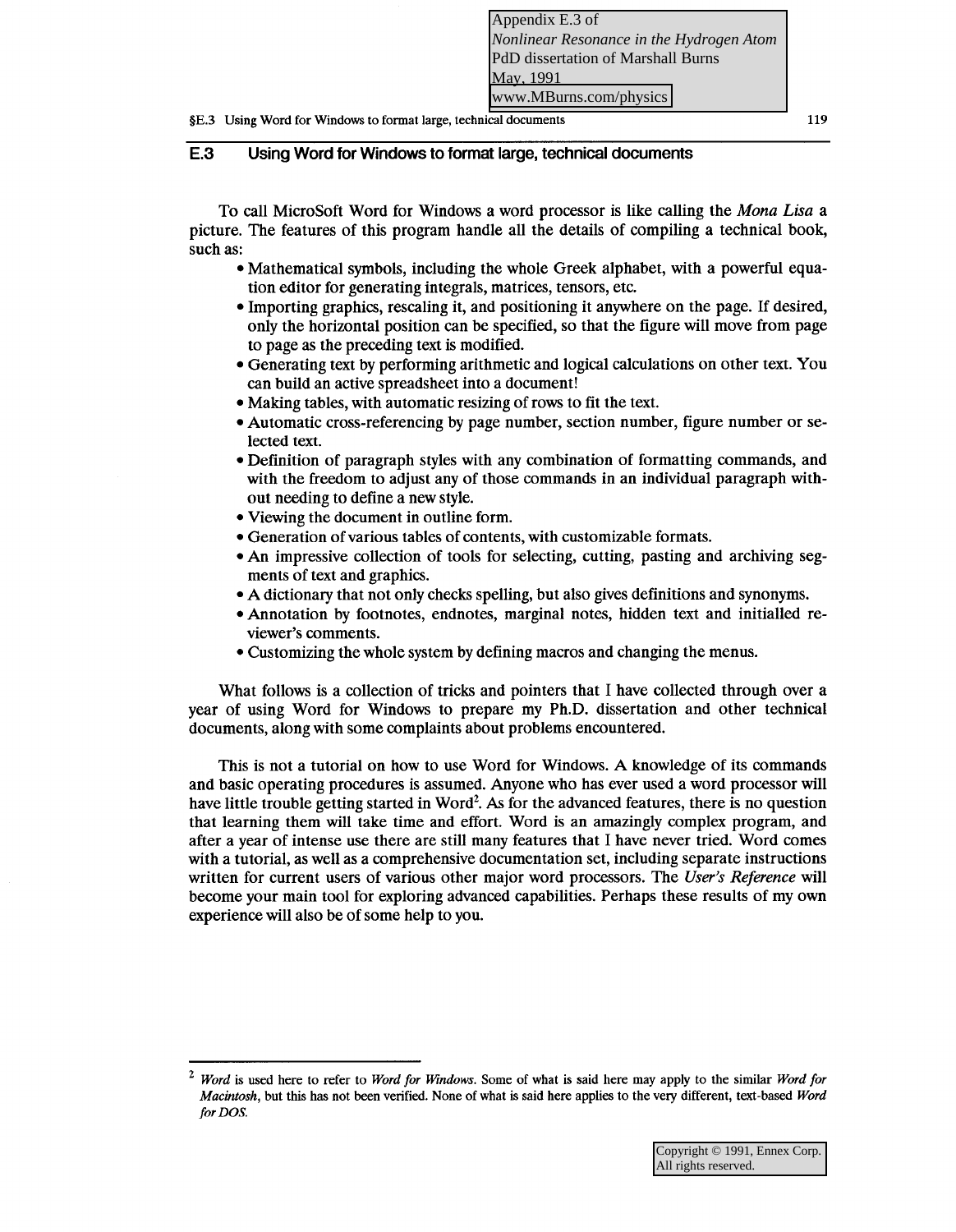#### **Mathematical symbols**

The Word documentation is, on the whole, excellent. But amazingly, it leaves out the most important information you need to have in order to begin using it for technical documents: the mathematical symbols, including the Greek alphabet. It's not that they are not supplied. They are. The problem is that you have to do some detective work to find them. Here are the results of that search.

When you choose a font in Word, the characters in that font depend not only on the typeface that the font was made in, but also on the character set represented. There are two different character sets represented in the fonts supplied with Word, and those made for Windows by the BitStream font making software. All of the fonts except symbols represent what is known as the ANSI Windows character set. Here is a table of this character set in the **BitStream Dutch typeface:** 

| ANSI Windows character set in Dutch typeface, 10 point |                         |                       |                         |                         |              |                         |                         |                         |                |                         |
|--------------------------------------------------------|-------------------------|-----------------------|-------------------------|-------------------------|--------------|-------------------------|-------------------------|-------------------------|----------------|-------------------------|
| code                                                   | 0                       | $\mathbf{1}$          | 2                       | $\overline{\mathbf{3}}$ | 4            | 5                       | 6                       | 7                       | 8              | 9                       |
| 30                                                     | $\bullet$               |                       |                         | ţ                       | $\mathbf{r}$ | #                       | \$                      | %                       | &              | f.                      |
| 40                                                     |                         |                       | *                       | $\ddot{}$               | ,            |                         |                         |                         | 0              | 1                       |
| 50                                                     | 2                       | 3                     | 4                       | 5                       | 6            | 7                       | $\overline{\mathbf{8}}$ | 9                       | $\ddot{\cdot}$ | ٠<br>,                  |
| 60                                                     | <                       | $=$                   | $\geq$                  | ?                       | @            | А                       | B                       | $\overline{\mathbf{C}}$ | D              | E                       |
| 70                                                     | F                       | G                     | H                       | Ī                       | J            | K                       | L                       | M                       | N              | $\mathbf O$             |
| 80                                                     | $\overline{\mathbf{P}}$ | Q                     | $\overline{\mathsf{R}}$ | $\overline{\mathbf{s}}$ | T            | U                       | V                       | W                       | $\mathbf x$    | Y                       |
| 90                                                     | $\overline{z}$          |                       |                         |                         | A            |                         | ◟                       | a                       | b              | $\mathbf c$             |
| 100                                                    | d                       | e                     | f                       | g                       | h            | $\overline{\mathbf{i}}$ |                         | k                       | 1              | m                       |
| 110                                                    | $\mathbf{n}$            | $\Omega$              | p                       | q                       | $\mathbf{r}$ | S                       | t                       | u                       | V              | w                       |
| 120                                                    | X                       | y                     | Z                       | ₹                       |              | ł                       | m                       |                         |                |                         |
| 140                                                    |                         |                       |                         |                         |              | $\pmb{\zeta}$           | ,                       | $\boldsymbol{\zeta}$    | ,,             | $\mathbf{o}$            |
| 150                                                    |                         | <b></b>               |                         |                         |              |                         |                         |                         |                |                         |
| 160                                                    |                         | i                     | ¢                       | £                       | $\alpha$     | ¥                       | t<br>1                  | ş                       |                | ©                       |
| 170                                                    | a                       | «                     | –                       |                         | ®            | =                       | ۰                       | 土                       | $\mathbf{2}$   | $\overline{\mathbf{3}}$ |
| 180                                                    | ,                       | μ                     | ſ                       | ٠                       |              | $\mathbf{1}$            | $\mathbf{o}$            | $\boldsymbol{v}$        | $\frac{1}{4}$  | $\frac{1}{2}$           |
| 190                                                    | $\frac{3}{4}$           | i                     | Á                       | A                       | Å            | Ä                       | A                       | Å                       | Æ              | Ç                       |
| 200                                                    | È                       | É                     | Ē                       | Ë                       | Ì            | Í                       | Î                       | Ï                       | Đ              | Ñ                       |
| 210                                                    | Ò                       | ó                     | õ                       | Õ                       | Ō            |                         | Ø                       | Ù                       | Ú              | Û                       |
| 220                                                    | Ü                       | $\overline{\text{Y}}$ | Þ                       | ß                       | à            | á                       | â                       | ã                       | ä              | $\overline{\mathbf{a}}$ |
| 230                                                    | æ                       | ç                     | è                       | é                       | ê            | ë                       | ì                       | í                       | î              | ï                       |
| 240                                                    | ð                       | ñ                     | Ò                       | ó                       | Ô            | Õ                       | Ö                       | ٠                       | ø              | ù                       |
| 250                                                    | ú                       | û                     | ü                       | ý                       | þ            | ÿ                       |                         |                         |                |                         |

This table is also given, although in a less handy format, in Appendix C of the Word User's Reference. The codes for the characters are obtained by adding the numbers in the far left column to the numbers in the top row. For example, "1/2" is character number 189.

As you can see, this set has all of the ordinary English letters and the Arabic numerals as well as all the standard punctuation symbols in the top half. These are the ordinary ASCII characters, and are inserted into a document just by pressing a single key or a shifted key on the keyboard. The second half of the set contains special symbols such as the curly apostrophe, ', the curly quotes, "", the section symbol,  $\S$ , the plus-or-minus,  $\pm$ , and others. These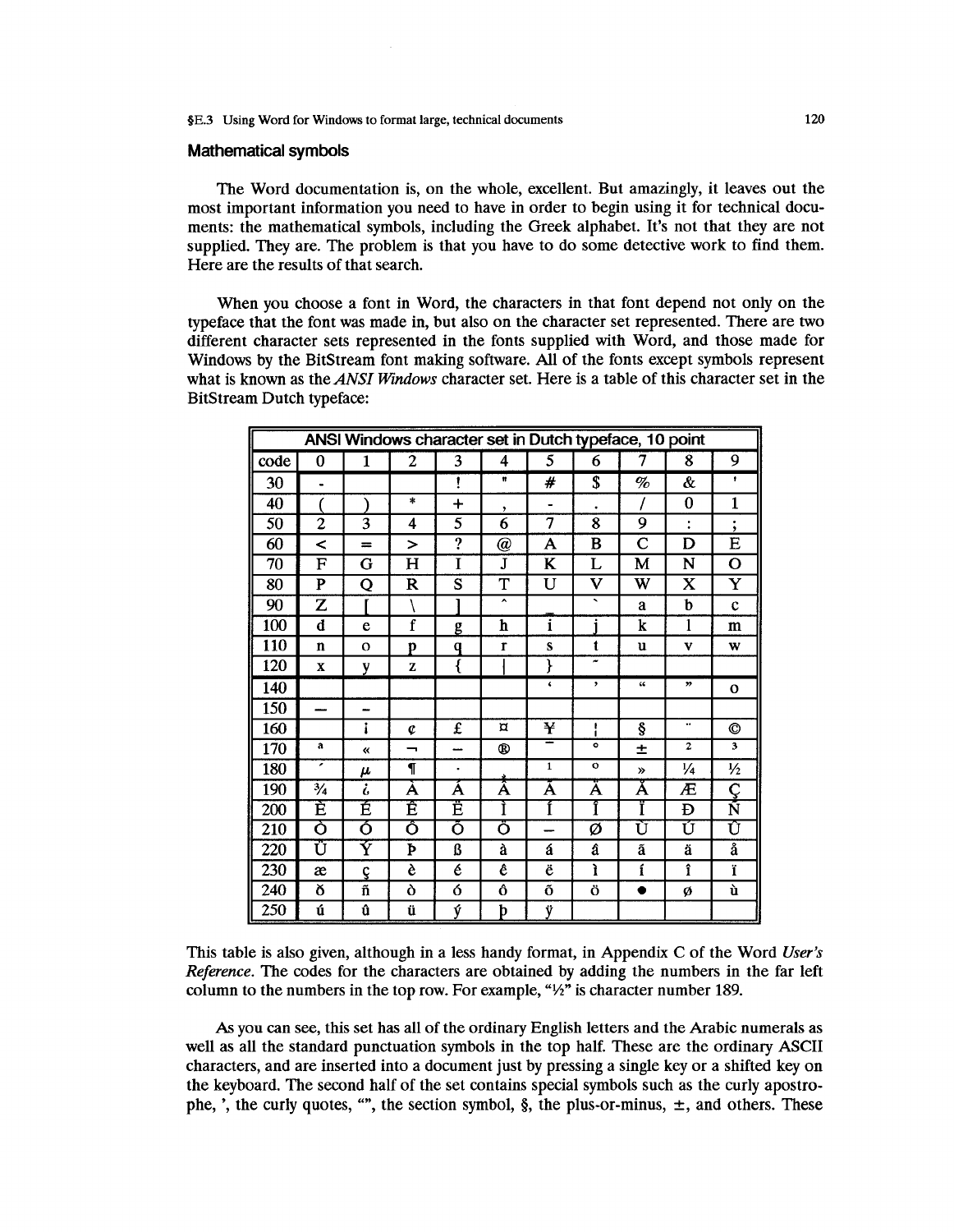characters are entered by toggling the NumLock key to on and then holding down the Alt key while entering on the numeric keypad the four-digit (i.e., the first digit is " $0$ ") integer for the character code.

The other character set is the one that turns your laser printer into a technical typesetter. This is the PS Math character set, and is represented in the Windows symbol font.

| PS Math character set in Windows "symbol" typeface, 10 point |                          |                     |                                   |          |                          |           |                          |           |                      |                   |
|--------------------------------------------------------------|--------------------------|---------------------|-----------------------------------|----------|--------------------------|-----------|--------------------------|-----------|----------------------|-------------------|
| code                                                         | $\bf{0}$                 | 1                   | $\overline{c}$                    | 3        | 4                        | 5         | 6                        | 7         | 8                    | 9                 |
| 30                                                           | <u></u>                  |                     |                                   | ŧ        | A                        | #         | Е                        | %         | &                    | Э                 |
| 40                                                           |                          |                     | $\ast$                            | $^{+}$   | ,                        |           |                          | I         | 0                    | 1                 |
| 50                                                           | $\overline{2}$           | 3                   | 4                                 | 5        | 6                        | 7         | 8                        | 9         | $\ddot{\phantom{a}}$ | ٠<br>$\bullet$    |
| 60                                                           | ≺                        | $=$                 | $\geq$                            | ?        | ≅                        | A         | B                        | X         | Δ                    | E                 |
| 70                                                           | Ф                        | $\overline{\Gamma}$ | н                                 | I        | $\boldsymbol{\vartheta}$ | K         | Λ                        | M         | N                    | О                 |
| 80                                                           | $\mathbf{I}$             | $\Theta$            | ${\bf P}$                         | Σ        | T                        | Y         | ς                        | Ω         | Ξ                    | Ψ                 |
| 90                                                           | Z                        | r                   | $\bullet$<br>$\ddot{\phantom{0}}$ |          | T                        |           |                          | $\alpha$  | β                    | $\chi$            |
| 100                                                          | δ                        | ε                   | φ                                 | $\gamma$ | η                        | ı         | φ                        | κ         | λ                    | μ                 |
| 110                                                          | $\boldsymbol{\nu}$       | $\boldsymbol{o}$    | $\pi$                             | θ        | ρ                        | σ         | $\tau$                   | υ         | ω                    | ω                 |
| 120                                                          | ξ                        | ψ                   | ζ                                 |          |                          |           | $\tilde{}$               |           |                      |                   |
| 140                                                          |                          |                     |                                   |          |                          |           |                          |           |                      | 0                 |
| 150                                                          | $\overline{\phantom{0}}$ | —                   |                                   |          |                          |           |                          |           |                      |                   |
| 160                                                          |                          | Υ                   | ,                                 | ≤        | 7                        | $\infty$  | f                        | 4         |                      | ♥                 |
| 170                                                          | ۸                        | ⇔                   | $\leftarrow$                      | ŧ        | $\rightarrow$            | J         | ۰                        | 士         | n                    | ≥                 |
| 180                                                          | ×                        | $\infty$            | д                                 | ٠        | ÷                        | ≠         | 垩                        | $\approx$ | $\cdots$             |                   |
| 190                                                          |                          | بے                  | $\boldsymbol{\kappa}$             | s.       | R                        | Ю         | ⊗                        | ⊕         | Ø                    | ∩                 |
| 200                                                          | U                        | $\supset$           | ⊇                                 | ¢        | C                        | ⊆         | $\in$                    | ∉         | Z                    | v                 |
| 210                                                          | ®                        | $^{\circ}$          | TM                                |          | $\tilde{\mathcal{V}}$    | $\bullet$ | $\overline{\phantom{0}}$ | Λ         | ν                    | $\Leftrightarrow$ |
| 220                                                          | $\leftarrow$             | Ħ                   | $\Rightarrow$                     | l        | ♦                        |           | ⊛                        | ⊚         | <b>TM</b>            | Σ                 |
| 230                                                          |                          |                     |                                   |          |                          |           |                          | ∛         |                      |                   |
| 240                                                          |                          |                     |                                   |          |                          |           |                          |           |                      |                   |
| 250                                                          |                          |                     |                                   |          |                          |           |                          | ٠         | ٠                    |                   |

You access these symbols in exactly the same way that you do those from the other set, except that you choose the *symbol* font. So, for example, in the ANSI set, the letter "p" has code 122. Code 122 in the Math set is " $\pi$ ". So all you have to do to get a " $\pi$ " is to select the symbol font and type "p". Similarly, you access the symbols in the second half of the set using the same method as for the second half of the ANSI set. For example, to insert the infinity symbol, " $\infty$ ", into your text, you toggle the NumLock key to on, hold down the Alt key, and enter "0165" on the numeric keypad.

Compound symbols not found above can be constructed using the overstrike and other features of the equation editor. Here are some useful examples: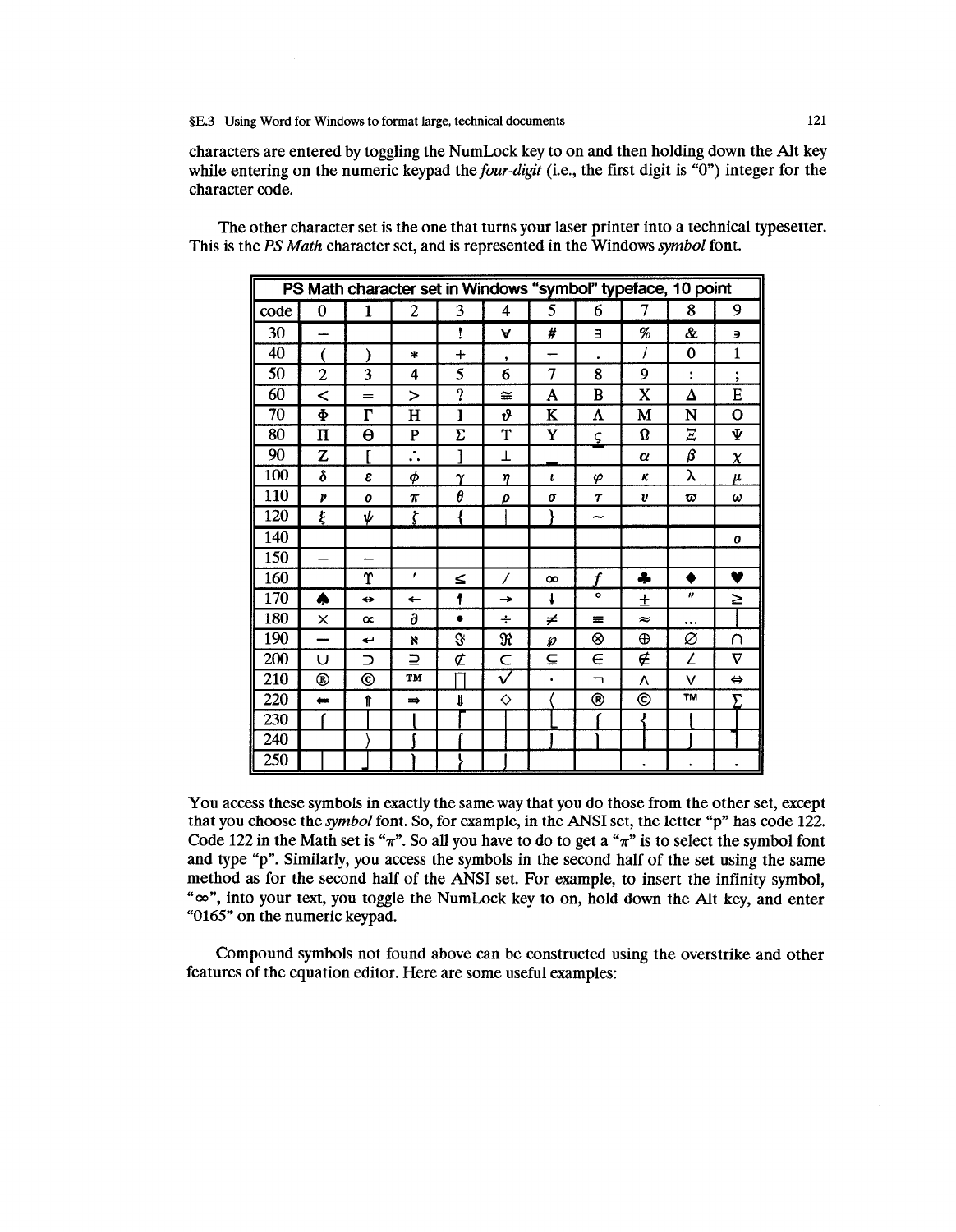|  | §E.3 Using Word for Windows to format large, technical documents | 122 |
|--|------------------------------------------------------------------|-----|
|--|------------------------------------------------------------------|-----|

| Making compound symbols |                    |                                                                                 |  |  |  |  |
|-------------------------|--------------------|---------------------------------------------------------------------------------|--|--|--|--|
|                         | Symbol             | Code                                                                            |  |  |  |  |
| h bar                   |                    | $\{eq\$ (h, f)\}                                                                |  |  |  |  |
| minus-or-plus           | Ŧ                  | ${eq \o(\s\do1(+),\s\uparrow1(-))}$                                             |  |  |  |  |
| much greater<br>than    | $\gg, \gg$         | ${eq >  d ba5()>}$<br>${eq >  d ba2()>}$                                        |  |  |  |  |
| vector                  | $\vec{x}, \vec{X}$ | {eq \o(x,\s\up4(->))},<br>$\{eq \lozenge(X,\s\uplus\mathcal{T(\rightarrow)})\}$ |  |  |  |  |
| dagger                  |                    | $\{eqA\sup5(\o(1,\s\uparrow(1(-)))\}$                                           |  |  |  |  |

Notice that in the minus-or-plus and dagger symbols, the components are reduced to 6 point size. It would be helpful if MicroSoft would implement these two symbols directly in their symbol fonts. Also notice a problem with the vector symbol. This is made by raising the right arrow symbol to a superscript position and the line spacing algorithm makes extra room for the superscript by moving down the line that the vector appears on, as it does to this line for

example:  $\vec{x}$ . But as you can see, the line is moved down far more than is necessary. This is because Word fails to notice that the arrow is not a full-height character.

A note on the minus sign: The character obtained from the keyboard, "-", is really designed to serve as a hyphen. It is too short for a minus sign. I find that character number 173, "-",looks much better in equations.

For symbols which you use very often, it is handy to define macros that enter them for you and to assign these macros to single keystrokes.

Enlargement of special symbols like brackets and integrals are handled very well by the equation editor, as in:

$$
I = \frac{4\sqrt{mF}}{\pi} \int_{0}^{\pi/2} \left[ \sqrt{1 - \frac{E}{2F} \sin^2 \left(\frac{y}{2}\right)} - \frac{1 - \frac{E}{2F}}{\sqrt{1 - \frac{E}{2F} \sin^2 \left(\frac{y}{2}\right)}} \right] d \left(\frac{y}{2}\right),
$$

although, as you can see, the square root symbols don't come out very pretty.

Sometimes the equation editor messes up and does not expand a set of brackets properly:

$$
A_{M}(e^{i\omega t}|n+M\rangle+e^{-i\omega t}|n-M\rangle).
$$

A fix for this situation is to push up and down on some space-characters somewhere inside the brackets. In the above example, if a space is added before and after the central plus sign, and if the one of those spaces is subscripted by four points, and the other is superscripted by ten, then the brackets expand nicely:

$$
A_M\bigg(e^{i\omega t}|n+M\rangle+e^{-i\omega t}|n-M\rangle\bigg]\ .
$$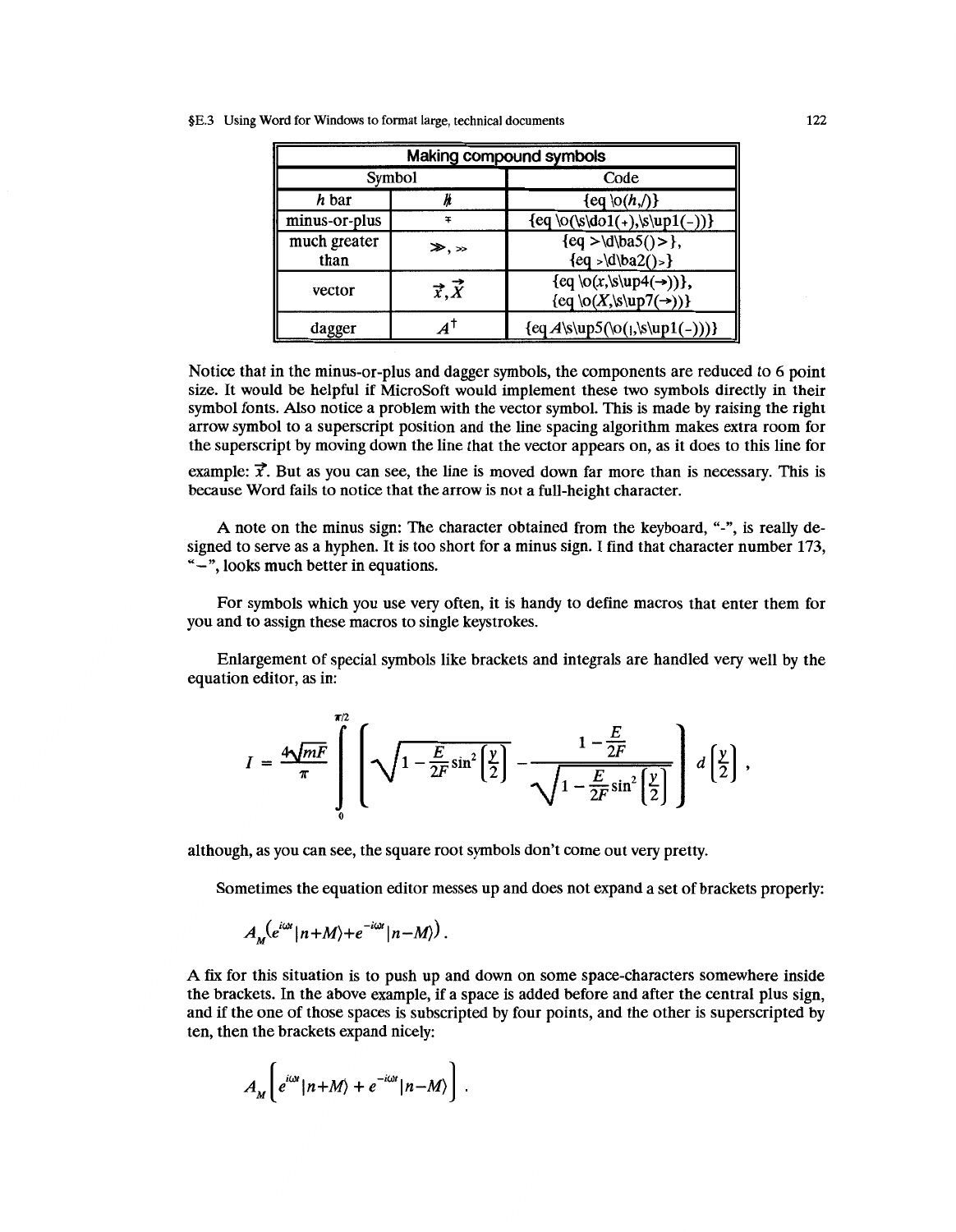### **Headings and sequential numbers**

It was not easy to figure out how to use the sequence fields to obtain systematic numbering and referencing of chapters, sections and figures. The description of the *seq* field in the *User's Reference* is not very helpful. (In fact, I think it's wrong.) A method that was found to work very well is given here.

Chapter headings are entered in the following format:

{set *nickname* "{seq chapter}"}{refnickname}{ eq section \r 0 \\* CharFormat}{ eq figure  $\forall$ r 0  $\forall$ \* CharFormat $\rightarrow$ FullName

The fields here work as follows:

- The first *seq* field, {seq chapter}, sets a sequential chapter number, which changes if the chapter is moved or another chapter is inserted in order before it.
- Next, the *set* field, {set ...}, assigns the text of that chapter number to the bookmark *nickname* for use in cross references. *Nickname* should not be more than 20 characters long.
- The *ref* field, {ref *nickname},* becomes the first such reference, inserting the chapter number at this location.
- The next field is *not* an *eq* field. It is a *seq* field in which the formatting of the first character, the "s", has been changed so that its color is white! This field, because of the " $\gamma$  0", specifies that section numbering should be restarted at zero. It then inserts that section number, "0", in the text. But the CharFormat switch tells Word to format the section number the same as the first letter of "seq", so the section number is invisible. The net effect of this field then is that the next section number will be a **"1."**
- The next field, in just the same way, restarts figure numbering also at "1."
- The arrow signifies a tab.
- *Ful/Name* is the name of the chapter, typed in normally.

Appendix headings have exactly the same syntax, except that a switch is added to the first *seq* field to obtain numbering in capital letters instead of Arabic numerals:

{set *nickname* "{seq chapter\\* Alphabetic}"} ...

In addition, the first appendix uses the reset switch to start the numbering of appendices at "A" instead of continuing in the sequence where the chapter numbers left off:

{set *nickname* "{seq chapter \r 1 \\*Alphabetic}"} ...

Section headings use the field structure:

{set *nickname* "{seq chapter \c}. {seq section}" {ref *nickname }-+Ful/Name* 

Here, the sequential number is set for the section by {seq section}, while the field {seq chapter  $\langle c \rangle$  inserts the most recent chapter number. A period is inserted between these values, and the resulting composite section number is set to the bookmark *nickname.* The *ref*  field then inserts this composite number at this location.

Figure numbers use a similar structure: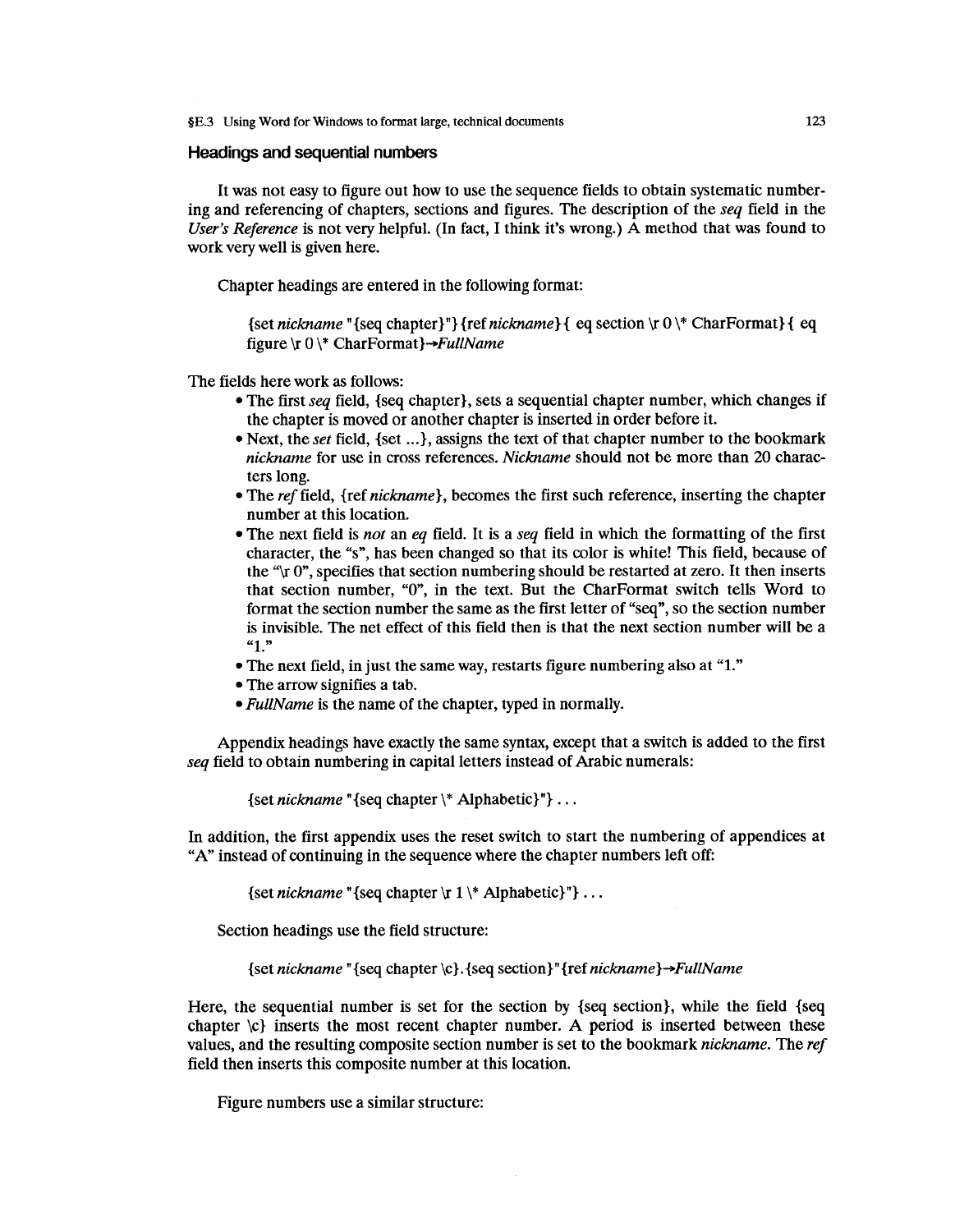Figure {set *nickname* "{seq chapter \c}. {seq figure}"} {ref *nickname* \\* CharFormat}

The character format switch, " $*$  Char Format," specifies that the result should appear in the character format of the first character of the field instruction "ref," which in the actual figure numbers is Swiss Bold 10 point. If the Char Format switch were not used, then the number would appear in the default format of the paragraph, which in the case of the captions where figure numbers are set is Dutch 8 point.

A chapter, section or figure number is referenced with a *ref* field. So, for example, the field {ref Stn\_CmptrWinWord} inserts the number of this section: E.3. But since figure numbers are created in bold face, they are reproduced by default in that same style. For example, the field {ref Fig\_ IntroLabData} inserts the figure number of the laboratory data in the introduction: 1.1. To make this appear in ordinary type, use the Char Format switch, as in {ref Fig\_IntroLabData \\* CharFormat} to get 1.1. Another way this switch is used here is to produce section references in 6 point type, as in [§{refStn\_CmptrWinWord \\* CharFormat}] to get [§E.3].

Section numbers and titles are reproduced in the page headers using a *styleref* field. This field copies the text of any preceding paragraph of a particular style. So the text of the headers is:

 $\S$ {styleref 4}  $\rightarrow$ [tab]  $\rightarrow$ [tab] {page}

The "4" is shorthand for "heading 4". But here is a sticky problem: What if a chapter begins with a long introduction that is not given a section number, as is the case for Chapter 1? Or what about a chapter that does not have any section divisions at all, like Appendix F? The second page of such a chapter will be headed with the number and title of the last section of the previous chapter, which is definitely not desirable. There is a way to get around this problem which is similar to the use of the *seq* fields with the "\r 0" switches in the chapter headings, mentioned above. The trick is to follow every chapter heading with a paragraph with the following properties:

- It contains only the field {styleref 1}, which reproduces the chapter number and title, including any changes made later.
- It has paragraph style "heading 4" (but with Border Above turned off), so that its contents are reproduced in the page headers. And (here's the trick:)
- It is made invisible by changing its character color to white (Alt-T-C, Alt-L, W,  $\leftrightarrow$ ). When *styleref* copies the text to the header, it does not copy the text characteristics, so the text is visible. It does not work to *hide* the text (Alt-T-C, H,  $\leftrightarrow$ ) because then *stylerefwouldn't* find it.

There has been one problem arise in the use of the *styleref* field. For some strange reason, *styleref* translates curly quotes into straight ones. This happens in Appendix F, as you can verify by looking at the second page thereof. But, on the other hand, if I hadn't pointed it out, I'll bet you would never have noticed.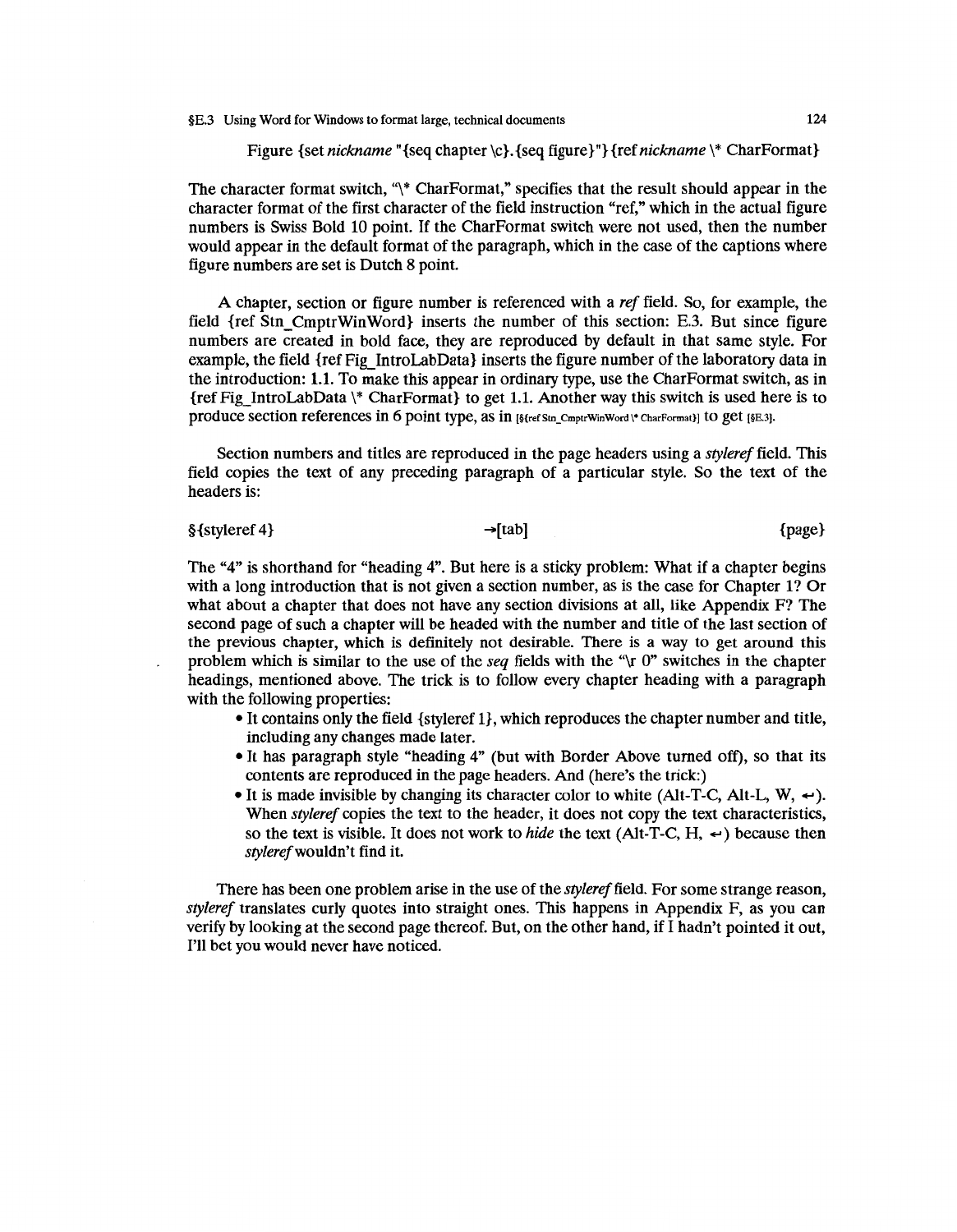## **Bookmarks**

In general, the bookmark facility in Word is tremendous. I use it for moving around in the text, cross referencing section and page numbers, and even reproducing entire equations and tables when I wish to repeat them exactly.

There are two ways to set a bookmark, and each is best used only for a separate set of circumstances:

- Use the *Insert Bookmark* command at a particular cursor location, or on selected text. This method is best used only for setting a *temporary* bookmark with a name that you set aside only for such use, such as "temp".
- Insert a *set* field, and if the bookmark contains text, also a *ref* field. This method is demonstrated above in setting and showing all of the chapter, section and figure numbers. This is the method of choice for setting permanent bookmarks because it allows you to see where you have put your bookmarks, what you have called them, and exactly what text is included in them, all by turning *View Codes* on.

It can actually be dangerous to use the *Insert Bookmark* command for permanent bookmarks. If you insert text immediately in front of (i.e., to the left of) a bookmark set in this way, then the bookmark will expand to include this text. This can cause several deleterious effects which are best not experienced.

There is a problem common to both types of bookmarks. If you copy a selection of material (text and/or graphics) to the clipboard and then paste it somewhere else, any bookmarks in the material are moved to the new location. Usually this is not what is wanted in a copy and paste procedure. Be careful to remove any unwanted bookmarks from the pasted material, and then to update any *set* fields in the original material. If would be nice if MicroSoft would arrange it so that bookmark settings remain where they were originally set unless the *set* field is actually cut from the text.

Here is an undocumented trick for setting an equation as a bookmark. This is useful if you want to repeat the equation in several places without retyping it. The following code:

{set Einstein " ${eq E=mc\s\uplus\{0\}^n}$  {ref Einstein}

does not work. I don't know why, but the *ref* field inserts nothing. Here is what you use instead:

{set Einstein " $E=mc\lvert\$ \up5(z)"}{eq {ref Einstein}}

This works, and yields  $E=mc^2$ . Note that the formula codes must now be preceded with two backslashes instead of one.

## **The** sic **field**

This is a field that MicroSoft forgot to implement, but you can invent it on your own. The idea of the *sic* field is to specify a particular occurrence of a word that the spelling checker should skip over, as in:

Don't tell me I've made a spelling misteak *[sic].*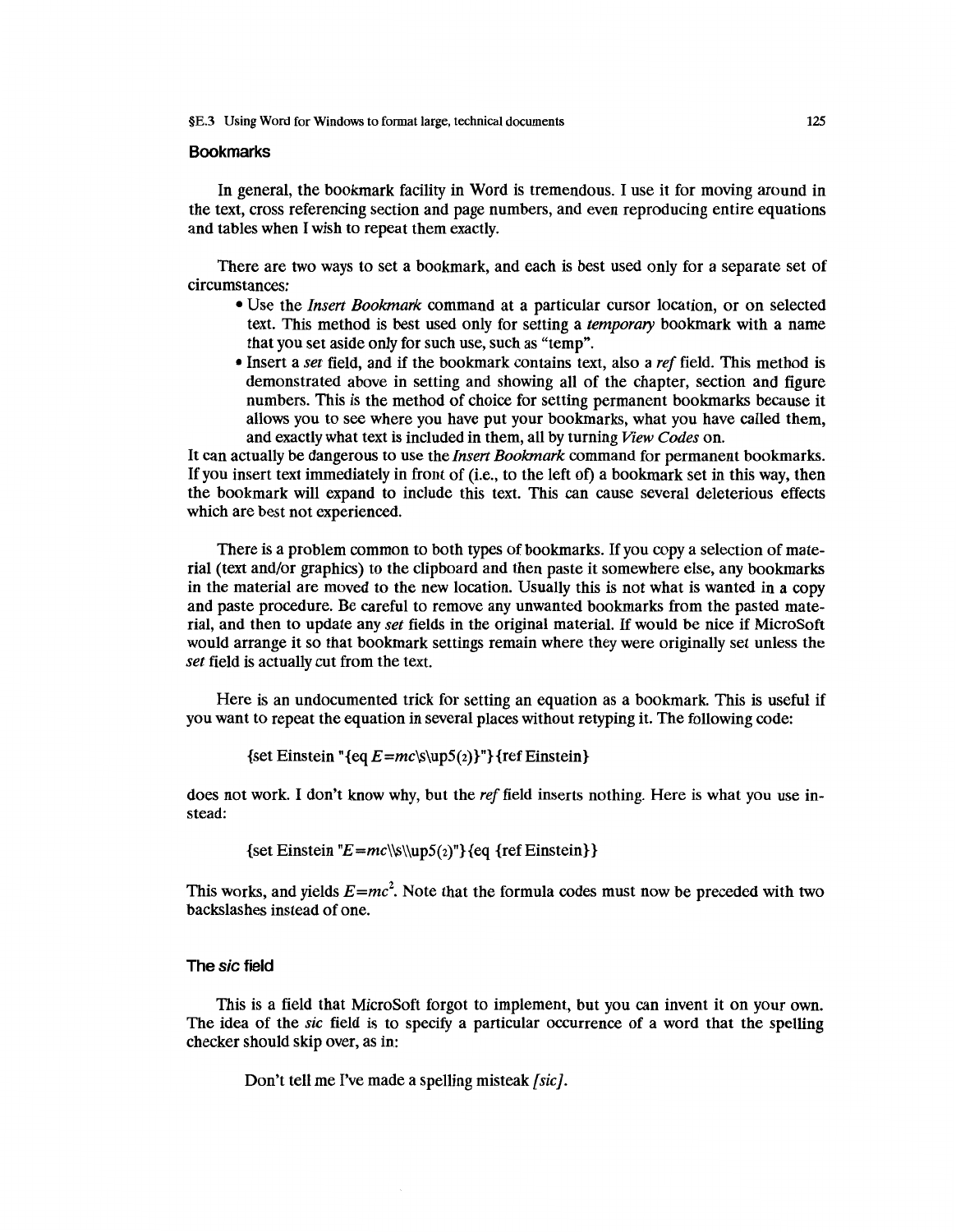You can get the spelling checker to ignore this intentional mistake by using an *eq* field:

Don't tell me I've made a spelling {eq misteak} *[sic].* 

This works because the spelling checker does not look inside of equations. It does not work to use the *quote* field, inside of which the checker does look.

#### **Dealing with long documents**

The *Sampler* that comes with Word warns against creating very large document files. The *User's Reference* has an entry that explains that you should break long documents into smaller pieces, and manage these parts with *include* and *RD* fields. I have some different advice for you: Type away to your heart's content.

I have one file that is over 1 *Y2* megabytes in size. It is an electronic dictionary under development by Ennex Technology Marketing, Inc. and, printed out, it would be 443 pages long. That's long. I find it most convenient to be able to keep all of that data in one unit, and I see nothing in Word that prevents me from doing so. In fact some features make it especially practical to work with long documents:

- *FastSave* is most important. It only saves changes so it only takes a few seconds to complete, no matter how big the document is.
- *Going* to a bookmark usually only takes a second or two.
- Even searching is quite fast, taking only a few minutes to go through a very long document.

This ability to work with long documents does not come from having a large memory machine. For the last six months I have been working on a notebook 386SX with three megabytes of RAM and a 20 megabyte hard disk, most of which is full.

There are, of course, some drawbacks to working with long documents:

- Every five or ten saves or so will be a full save and these can take several minutes. To make Word more efficient with long documents, MicroSoft should consider extending the amount of changes that can be saved with *FastSave.*
- There is a great deal of time wasted on repeated pagination whenever anything is printed. Even if you paginate the document first, and then go directly to print it out, Word will repaginate it again before printing. If you ask Word to print a single page, even just the first page, Word will repaginate the document before giving you that page. Even if you print out a single line of selected text, repagination will always take place first. In a long document, repagination can take a long time, so this is a terrible nuisance.
- Hyphenation is a problem if you have graphics, tables, or other items given specific positioning on the page, with other text flowing around them. That text cannot be hyphenated correctly in the normal editing mode; you must be in *Page View.* Unfortunately, trying to hyphenate a long document in *Page View* will exhaust the memory. So you can either hyphenate the document in segments, all in *Page View,* or you can hyphenate the whole document in normal editing mode, and then go into *Page View*  to hyphenate the text flowing around the positioned items. However, hyphenation in *Page View* suffers from the same sickness as printing: it repaginates too much. (Actually it is worse than printing, because it repaginates more slowly and more often, once when you enter *Page View,* once every time you start hyphenating a selection, then again after the selection has been hyphenated). The results of hyphenation may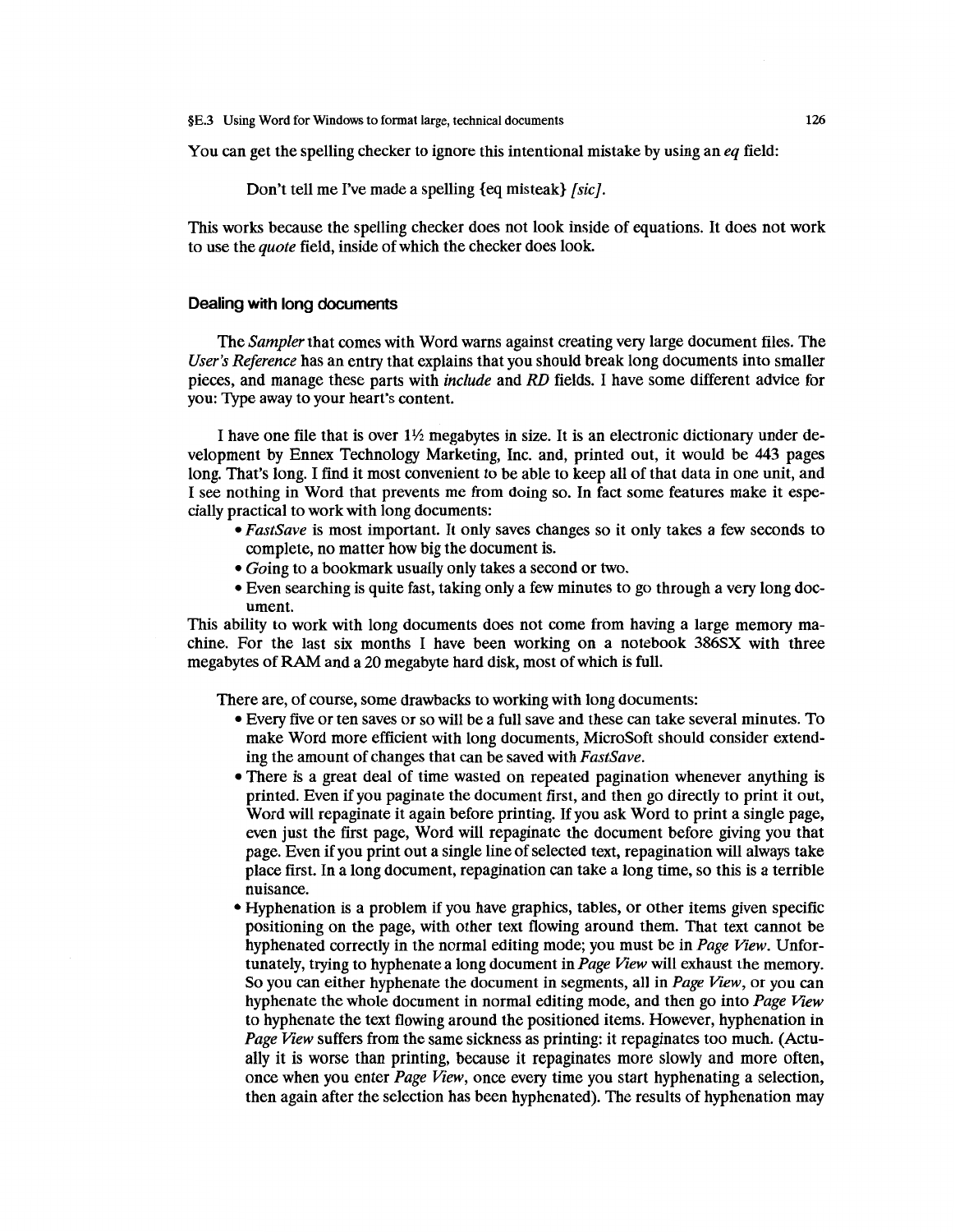not be worth the wait. Unfortunately, it is in flowing text that hyphenation is most important, because it comes in narrower-than-usual columns. I would say that fixing the repagination routine should be the Number One priority for improvements to Word, at least with respect to making it easy to work with long documents.

• Printing a long document can crash the system if the computer runs out of disk space for the temporary files generated in printing. There is no warning. Processing simply stops and the computer is hung. When you reboot, you find that your hard disk is full, and the culprit is a mess of files in the \temp directory. The solution is, after first clearing the \temp directory, to either free up some more disk space or print the document in segments.

I find that, despite these problems, I enjoy the convenience of dealing with a large document as a single unit. I should point out, however, that a colleague of mine disagrees, preferring to work with smaller, more manageable files. It is a matter of personal preference.

#### **Problems**

## *The errant spelling checker*

The worst part of Word for Windows is the spelling checker. It has many fairly severe deficiencies:

- There needs to be an option for *Ignore Once.* For example, if I allow one occurrence of *dir,* that should not automatically mean that I accept every occurrence.
- There needs to be an option for *Change Once*. For example, one occurrence of *essentiall* may need to be corrected to *essential,* but the next may need to be *essentially.*
- Some words continue to be flagged even after being added to the dictionary. This has been the case with *adjoint, conjugacy, counterexample, Davydov, eigenbasis, eigenstates, Hamiltonian* and *Hermitian.* However these errors are not consistent.
- *Orthogonal* is not in the main dictionary!
- Capitalization of a word in a custom dictionary needs to indicate required capitalization. For example, *Hamilton* should not be equivalent to *hamilton.* The current situation seems to be that capitalization in the custom dictionary is ignored. Another symptom of the problem: I have *GHz* in my dictionary, with that form of capitalization. The spelling checker highlights *GHz* in a document and complains of "Uncommon Capitalization".
- There is no documentation on the checker messages *Uncommon Capitalization, Repeated Word, All Letters Not Capitalized* and *First Letter Not Capitalized.* These last two are strange. I get *All Letters Not Capitalized* when Word finds "gm" (for "gram") in a document, and Word suggests (even with *Always Suggest* off) changing it to "GM." Is that supposed to be for General Motors? I get *First Letter Not Capitalized*  when Word finds the C keyword "goto," and it suggests changing this to "Goto."
- The usual default action for the checker is *Ignore*. But in that last example, when Word suggests changing "gm" to "GM" and "goto" to "Goto," the default is *Change.*  This is a dangerous inconsistency that at least once led me to make a change inadvertently.
- During the spelling check, the status line should show the current page and position.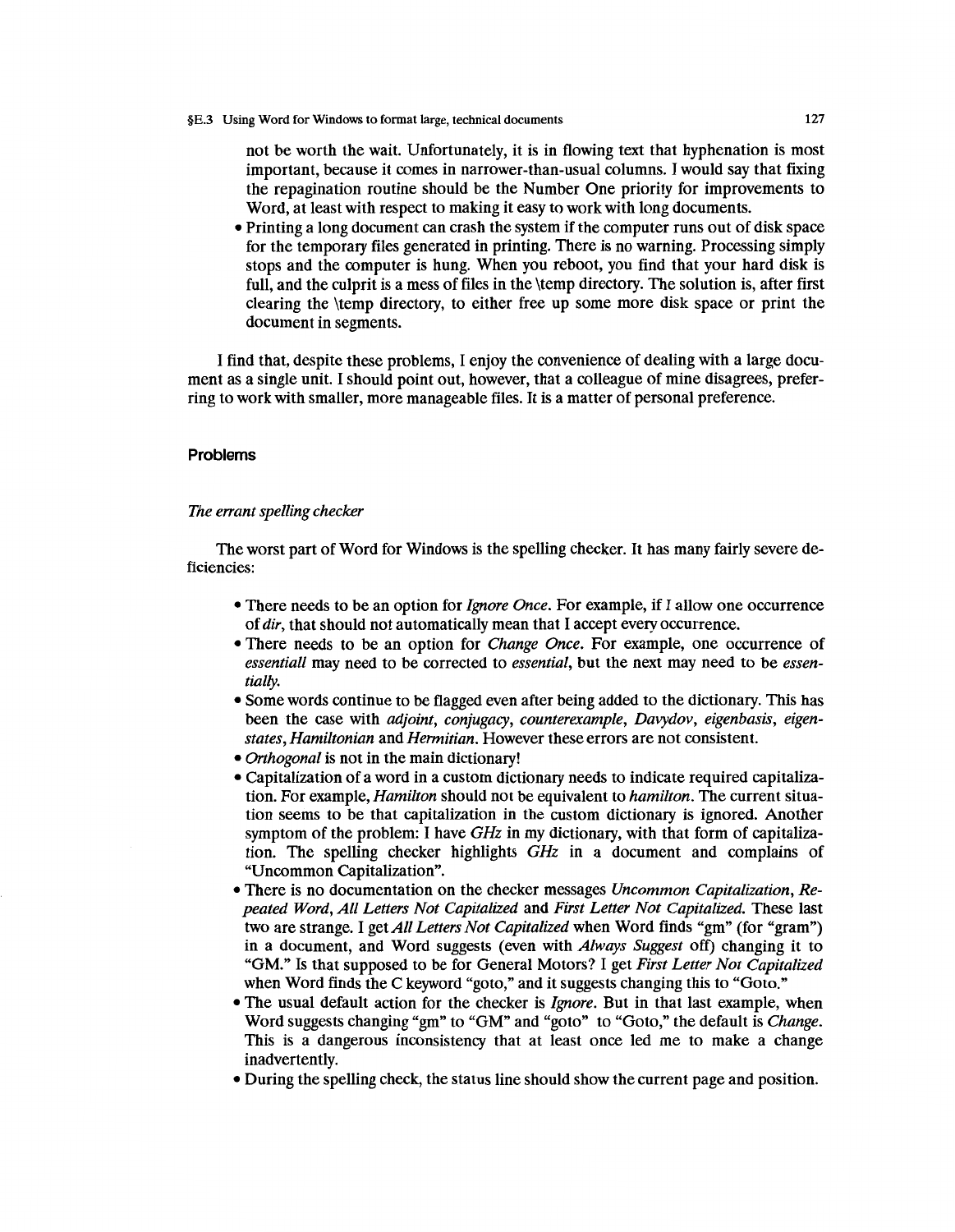- §E.3 Using Word for Windows to format large, technical documents 128
	- The suggestion algorithm needs some work. For example, the first suggestion for *permissable* is *perishable.* For *coumpound,* Word suggests *southbound* and *soupcon*  (which, by the way should be *soupcon*) and does not suggest *compound*.
	- When a questionable word is displayed, it should be positioned in the middle of the visible part of the screen, not at the top, to allow examination of the context. The visible part of the screen is that part not taken up by the dialog window.
	- The checker has an undocumented message: *Out of global memory.* This should be documented in the *Messages* appendix of the *User's Reference.* When the message comes up, the status line invites me to press Fl for help, but doing so only brings a beep from the computer.

In conclusion, it looks like the quality control team went to sleep during this part of the project.

While they are at work fixing those problems, here are some desirable features that MicroSoft should consider implementing as improvements:

- Common abbreviations, including punctuation, should be accepted as words. For example, *Prof.* should be accepted if capitalized and with the period, but *prof* should not. Other examples: Mr., Mrs., Ms., Dr., Inc., Corp., Ltd., etc., e.g., i.e., 1st, 2nd, 3rd, 4th, ....
- Common contractions, including the apostrophe, should be supported for addition to the custom dictionary. For example: it's, don't, won't, wouldn't. Currently, adding these items to the dictionary does not seem to have any effect.
- A possessive formed with an apostrophe should be recognized as a word if the root is recognized. At the very least, it must be possible to add special possessives to the dictionary, such as *Hamilton's* and *Schrodinger's.*
- Certain words should be allowed only in specified combinations. For example, I would like to add *Runge-Kutta* to my dictionary, but not *Runge* and *Kutta* individually. *de Broglie* should be recognized, but *Broglie* alone should not.
- Words added to the dictionary should automatically imply their cognates. For example, adding any one of *vectorize, vectorized, vectorizes* or *vectorizing* should imply the others.
- A nice option would be *background spell checking* that would check spelling as text is entered.

## *Problems with tables*

- There is no documented way to keep a table from being split by a soft page break. I have found that it usually works to format all the rows of the table except the last as *Keep with next,* but that seems to fail sometimes. This is an important feature that should be provided and documented.
- It would be nice to be able to merge cells vertically.
- It would be nice to be able to automatically center the contents of a cell vertically, instead of having to do it manually with *Space Before* in *Format Paragraph.*